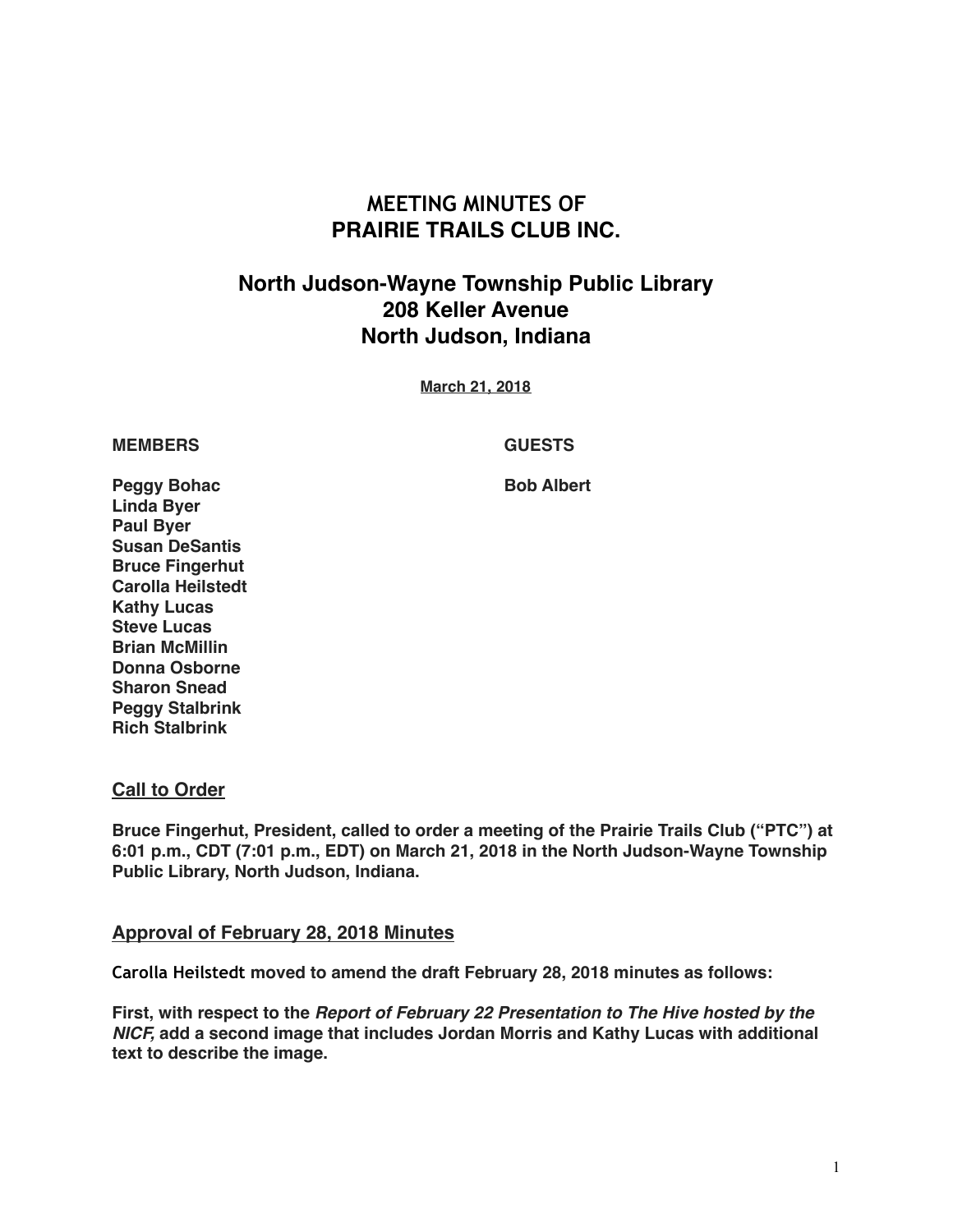### **Second, with respect to** *Consideration of June 23 Joint Workday with Marshall County Horse Association***, add the following language:**

Sharon reported the MCHA Board of Directors has approved up to \$50 for the purchase of weed and brush killer to be used on the proposed joint workday. Paul and Linda Byer said they recommended a generic version of Round Up Pro containing at least a 41% glycophosphate solution. Sharon responded that she would seek to make a purchase consistent with their recommendation.

**Third, Sharon Smead noted during the meeting the carry-in dinner following the joint workday was scheduled for the same date as the workday. She asked that amendments be made consistently with this notation.** 

**Peggy Bohak seconded Carolla's motion to amend the minutes as described. The motion carried.**

**Paul Byer moved to approve the minutes as amended. Rich Stalbrink seconded the motion. The motion carried.**

# **Consideration of Bulk Chemical Purchase to Control Invasive Species and Weeds**

**Bruce thanked Sharon for the contribution by the Marshall County Horse Association of a glycophosphate solution. He reflected that the cost of chemicals to control invasive species and weeds along the Erie Trail is a major financial concern. Bruce said he spent about \$900 for chemicals last year, and the Byers undertook considerable expenditures on their own. Paul and Linda said the timing of chemical applications is critical. They added that costs for chemicals could be minimized by a bulk purchase. Sharon said she wanted the MCHA financial contribution to be as productive as possible.** 

**Paul indicated he had dye to colorize a bulk purchase and would contribute the dye. Dye is used to help identify the stump of an invasive species that has been treated.** 

**Linda described good sources for bulk purchases. A challenge with respect to purchase is that no supplier is located in Starke County. But she and Paul were willing to travel to another county to purchase appropriate chemicals. A chemical option other than or in addition to glycophosphate was discussed but a consensus not reached. After further discussion, the membership agreed to authorize Paul and Linda to make a bulk purchase of a generic glycophosphate solution, with the funding from the Marshall County Horse Association included. The purchased chemical would be available for use during the joint workday on June 23 and in other initiatives on the Erie Trail. Sharon said she would provide a \$50 check to Kathy from the MCHA. PTC membership then authorized Kathy to reimburse Paul and Linda for the cost of their planned glycophosphate purchase.**

### **Treasurer's Report**

**Kathy circulated a written copy of the Treasurer's Report. The report provided:** 

# **Treasurer's Report for March 21, 2018 PTC Meeting**

### **1) First Farmers Bank & Trust**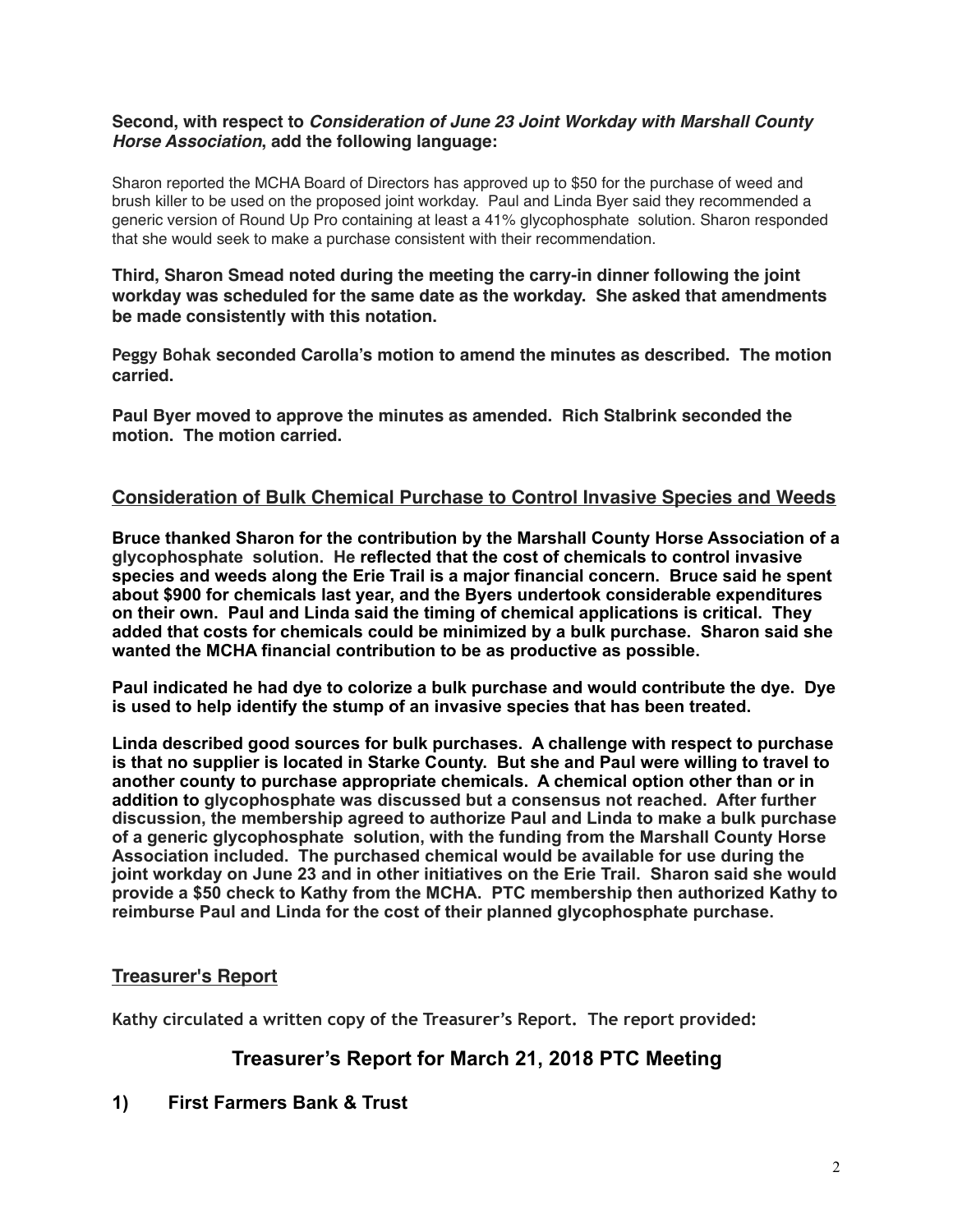|                                     | Balance forward from 2/28/18                                                                                                                               | \$6,829.94     |          |
|-------------------------------------|------------------------------------------------------------------------------------------------------------------------------------------------------------|----------------|----------|
|                                     | Deposit 3/5/18<br>(Donation of additional fee rec'd by<br>S. Lucas for mediation in Southern Indiana)                                                      | 715.00         |          |
|                                     | Check #1001 to Precept Partners<br>(Paid to Webmaster for numerous updates)                                                                                | (140.00)       |          |
|                                     | Ending FFBT balance as of 3/21/18                                                                                                                          |                | 7,404.94 |
| 2)                                  | Pay Pal                                                                                                                                                    |                |          |
|                                     | Balance forward from 2/28/18                                                                                                                               | 48.25          |          |
|                                     | Deposit 3/11/18<br>(Dues from Donna Lucas + \$10 donation)                                                                                                 | 35.00<br>83.25 |          |
|                                     | PayPal fee                                                                                                                                                 | (1.32)         |          |
| Ending PayPal balance as of 3/21/18 |                                                                                                                                                            |                | 81.93    |
| 3)                                  | <b>Northern Indiana Community Foundation (NICF)</b><br>(Balance provided by Sarah Origer on 3/20/18. Includes<br>interest of \$2.26 earned since 2/28/18.) |                |          |

# **Total of 3 accounts**: **\$17,477.69**

**Recap**: Balance on 2/28/18 was \$16,866.75. We have a gain of \$580.94.

*/s/ Kathleen Lucas, Treasurer* 

**Paul asked how the membership would know the amount of funding that is available for a particular project. He observed much of the grant money is dedicated to a particular purpose. Steve responded that Paul asked a good question. A breakdown is needed by category to apply grants with a designated purpose or scope. He or Kathy will attempt to provide this information during the next membership meeting.**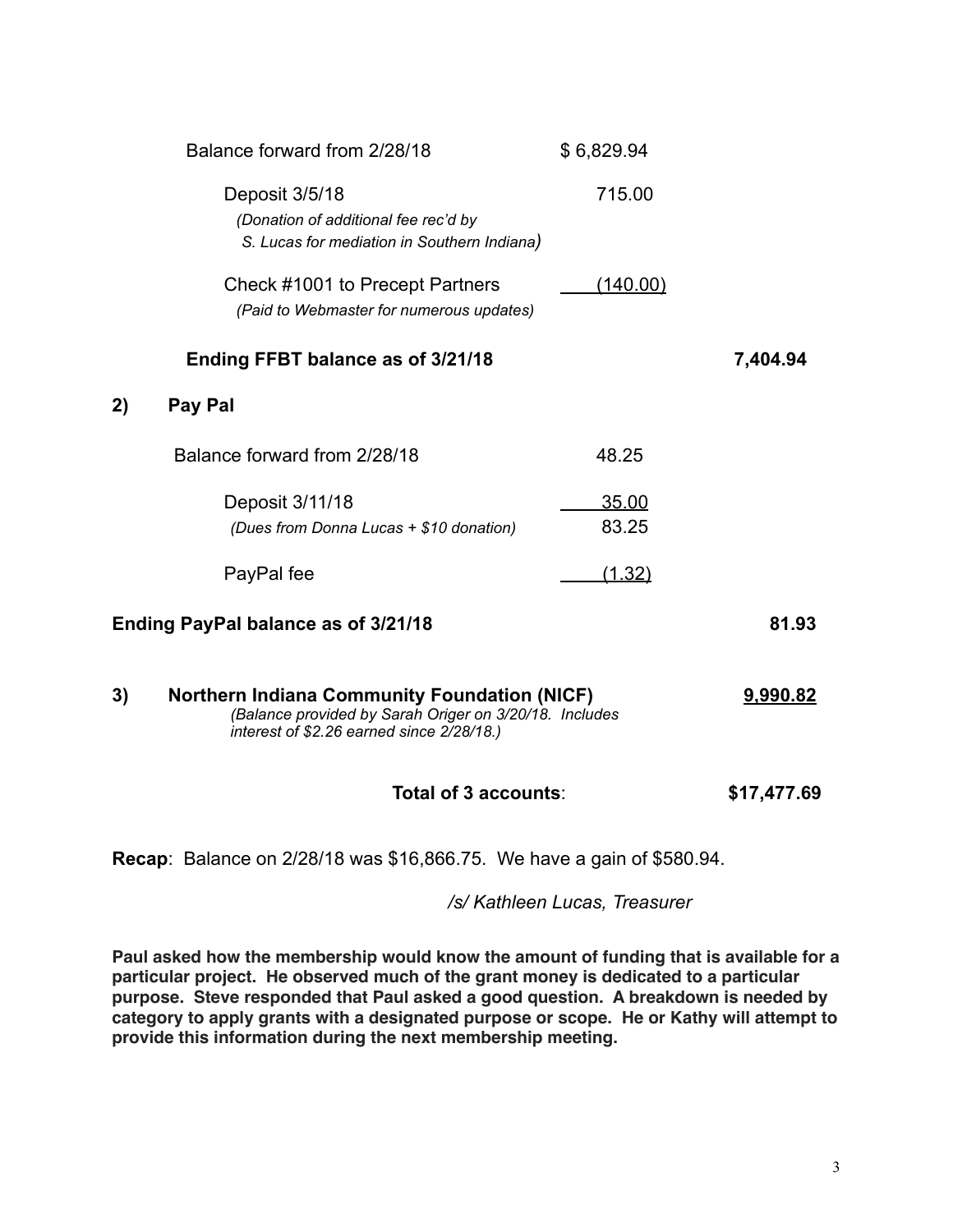**Kathy said she and Bruce have worked to make the PayPal account function more easily and allow for a better understanding of the sources. Bruce added they have made progress but have yet to complete the final stages of a functionality review with PayPal.**

**Sharon moved to approve the Treasurer's Report as submitted. Steve seconded the motion. The motion carried.**

## **Website Updates Report**

**Steve provided a handout with updates for new Homepage core language, the 5K Color Walk/Run set for June 2 (National Trails Day 2018), and the June 23 joint workday with the Marshall County Horse Association. He said that following the February 28 meeting discussion about updating our website's homepage, which is almost like a "Mission Statement", the BIC Committee put final touches on new language. Our webmaster Steve Antisdel posted the language earlier this month. Steve Antisdel also undertook several housekeeping measures, such as deleting reference to last year's joint bike ride with the Bass Lake Property Owners Association. He reconfigured and gave the website a facelift.**

## **First Report by 5K Color Walk/Run Committee**

**Donna Osborne provided a report on the initial stages of preparations for our second 5K Color Walk/Run. She said the first newspaper advertisement for the event was published earlier in the day. A notice of the 5K Color Walk/Run is now also included prominently on the PTC website. She added that "being proactive is going to help us."**

**Donna said she and Madison Osborne are organizing a committee to develop the event. Efforts are underway to find a good master of ceremonies. Committee membership now includes Kenny Bailey, Peggy, Mike McGregor and Kathy. She hoped that other PTC members would also provide support. Rich and Peggy Stalbrink volunteered to assist with registration. Carolla said she would also help with the event.**

**Donna added she wants the 5K Color Walk/Run to enjoy a profit that would help with the Erie Trail and particularly maintenance needs. But she also hoped to support quality of life in the community. "It's really all about bringing people here and doing something good here."** 

# **BIC Committee Signage and Mapping Report**

**Steve opened discussion of a report and request by the BIC Committee for membership comment and direction regarding signage and mapping. He said a debt of gratitude was owed to Kathy Carrier for funding two important mapping efforts of the Erie Trail and its Connectors. One is scheduled on April 1 to become a billboard at the intersection of CR 210 and CR 450 East on the south end of Bass Lake. The other is a paid ad in the BLPOA 2018** *Directory***. A proof for the** *Directory* **was distributed and is set forth below:**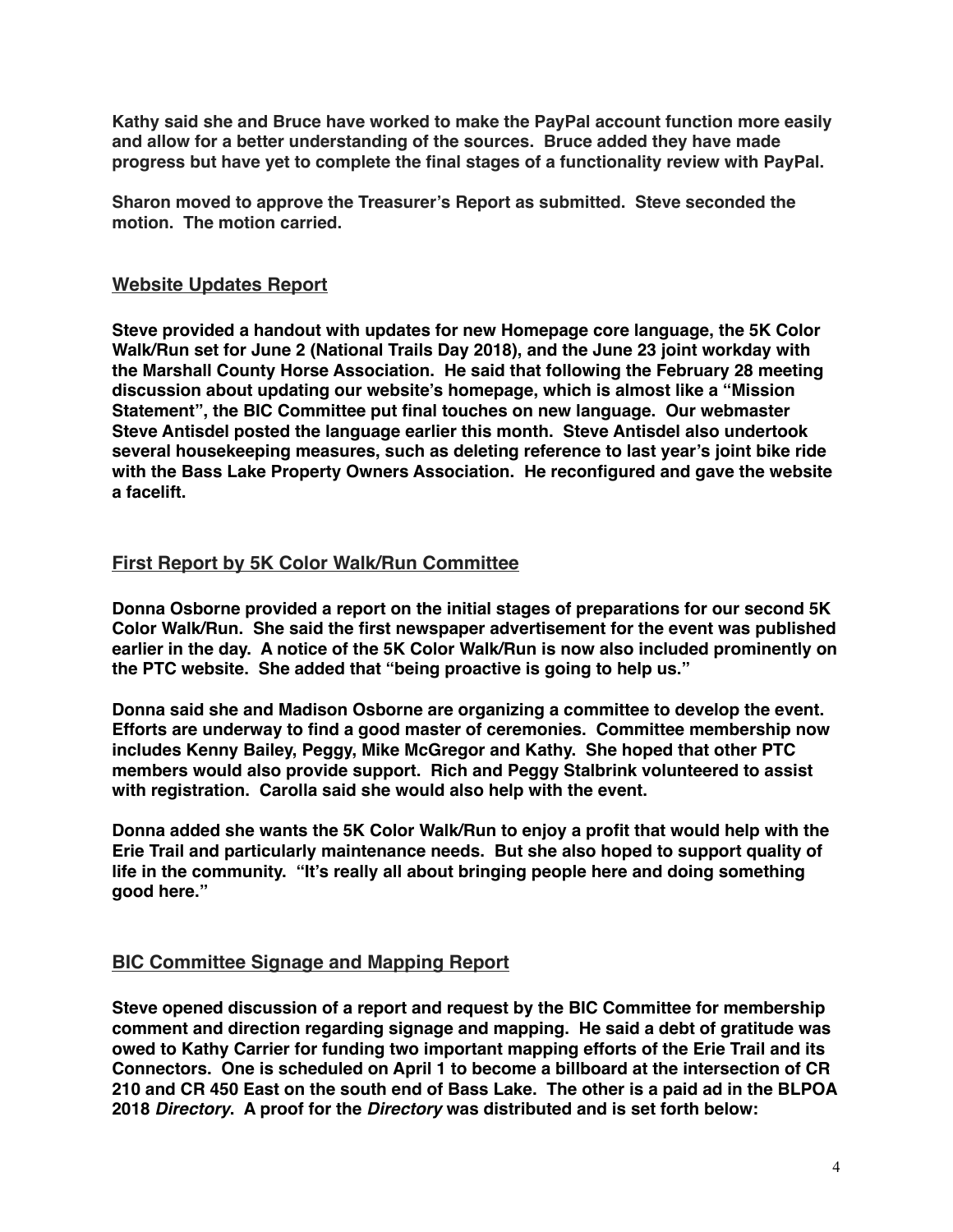

**Kathy C. covered the costs these initiatives personally—making a donation for the benefit of the PTC and particularly the citizens of and visitors to Bass Lake. He said special thanks were also owed to Yancy Lucas and Lucas Corral Planning & Design for donating expertise and lots of hours to develop the maps. Steve thanked Jessica Kutch, graphics designer at Vanadco, for her patience in customizing a billboard concept typically aimed at high speed vehicular traffic to target bicyclists, walkers, and horseback riders.**

**Brian asked Steve what the white squares with walkers depicted on the map. He said they were trailheads that exist or that are planned.**

**Steve reported the BIC Committee is coordinating these mappings efforts with steps to place signs on the ground. A starting point is working with the Starke County Highway Superintendent Rik Ritzler, to purchase nuts-and-bolts yellow highway signs at two of our Connectors—S13 that uses a small stretch of CR 800 South and CR 450 East to get to Bass Lake, and S7 that uses Range Road to Bailey's Discount Center. Sketches were circulated of the types of yellow signs to be used and their approximate placement. The Luminous Fund and Kathy Carrier provided two grants for S13. The PTC has a grant commitment from the Hardesty Memorial Fund Endowment for S7, as well as S11 and S15 and the main stem of the Erie Trail. Conditions of funding are that the funds must be expended within a year.**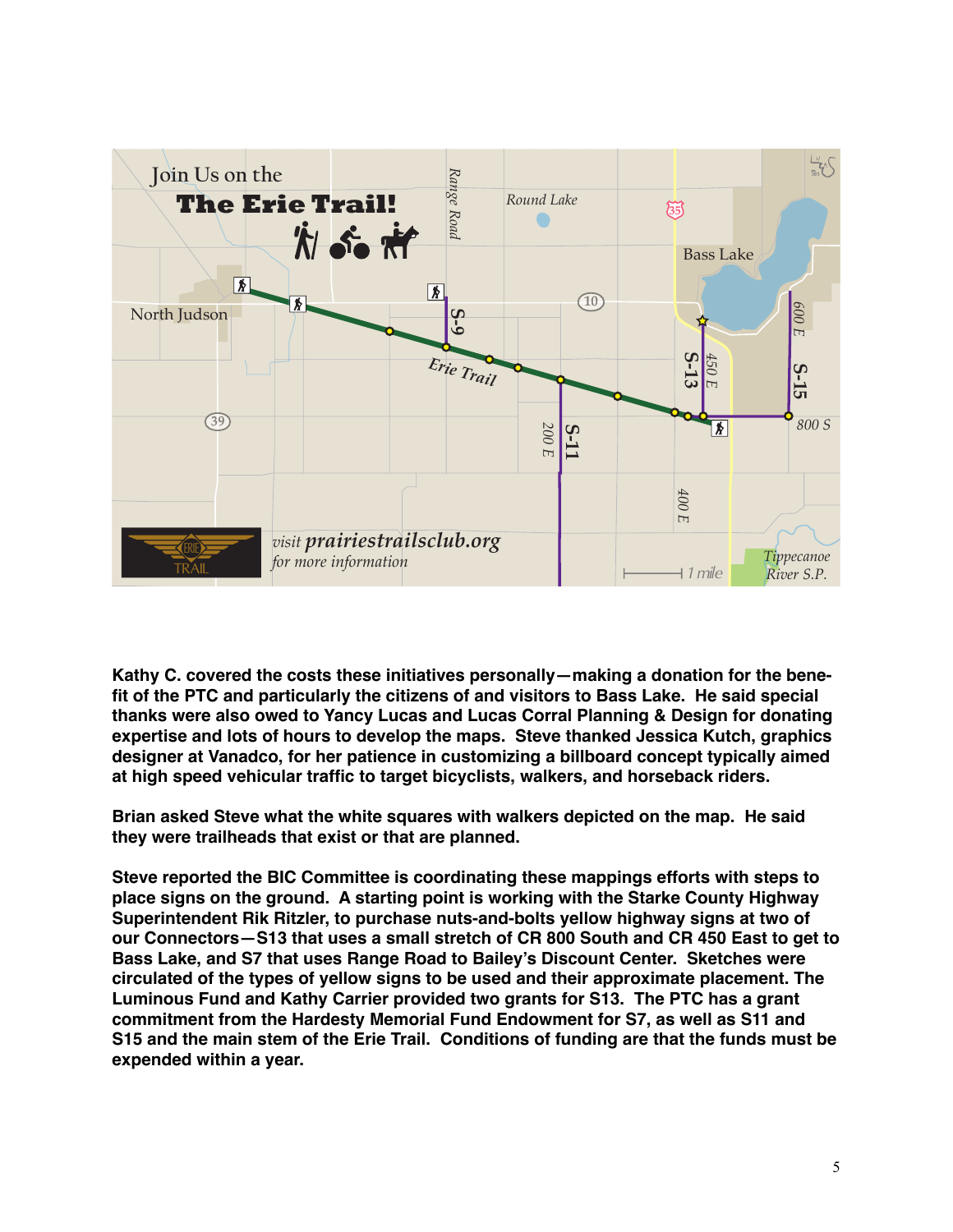**Brian asked what the designations S7, S11, S13 and S15 meant. Kathy responded these are designations for Connectors to the Erie Trail, using a convention adopted by the BIC Committee that could be applied to other Connectors in the future. Bruce said the four enumerated Connectors are for the four routes approved by the Board of Commissioners of Starke County for share-the-road status. Kathy added the enumerations are modeled after similar designations in Pulaski County but using the "S" prefix for Starke County rather than the "P" prefix for Pulaski County. Part of the signage project would be to place green markers along the Connectors to designate the route number and distance to a key site, such as a trailhead or major intersection.**

**Steve said the BIC Committee developed a strategy for identifying first-stage signage needs. "Kathy and I agreed to list highway signage thought needed for S13 and S7 and to share the list with the committee." If a consensus is achieved within the PTC, the hope is Rik Ritzler would include the signs and needed sign posts in a county-wide bid request to sign vendors. The list was prepared and then distributed to BIC Committee members for feedback.**

**Bruce emailed on March 7 that the staged approach "looked good" to him. He added he would seek the price for 20 black and gold "ERIE TRAIL" signs. These would be similar to the original signs but would indicate "Erie Trail" across the bottom rather than "North Judson Trail". He brought one of the original signs to the meeting to help illustrate. He also shared a cost estimate for new modified signage.**

**Carolla emailed on March 16 that she "really liked the proposed plans" for S7 and S13. She asked whether "B" signs (bicycle diamond sign with "100 feet" rectangle) should be sought for more than just replacements of existing signs at CR 800 South. The PTC could include all replacements for "B" signs in the initial communication with Rik Ritzler. She suggested we might want to seek the highway crossing signs over US 35 and SR 10 for S15—and not just those listed for S13 and S7. The understanding is INDOT approval is needed for signage associated with a US 35 or SR 10 crossing.** 

**Russ Blais emailed on March 19, "I would like it if we could put one helmet sign at…CR 450 East and CR 210. Think it would be fitting."**

**After summarizing BIC Committee action, Steve asked during the meeting if the members had suggestions or directions before the committee moved forward. Following a lengthy discussion, the membership agreed a comprehensive listing of yellow highway signs should be prepared by the BIC Committee and tendered to Rik Ritzler. Included should be the replacement of damaged or missing signs along the length of the Erie Trail, as well as new signage pertaining to the Connectors. But if Rik determined the list is too ambitious as a first stage, a less ambitious approach might be pursued that addressed only S7 and S13.**

**The membership also discussed the wisdom of including a sign to encourage helmet use. Susan DiSantis said she did not wear a helmet when riding and did not wish to in the future. Unless and until a helmet is legally required she did not believe a sign should be posted. Some other members acknowledged they did not wear helmets consistently, but a helmet seemed justified on share-the-road Connectors. Yet others reported they have come to wear helmets on a consistent basis. The sign illustrated to encourage the**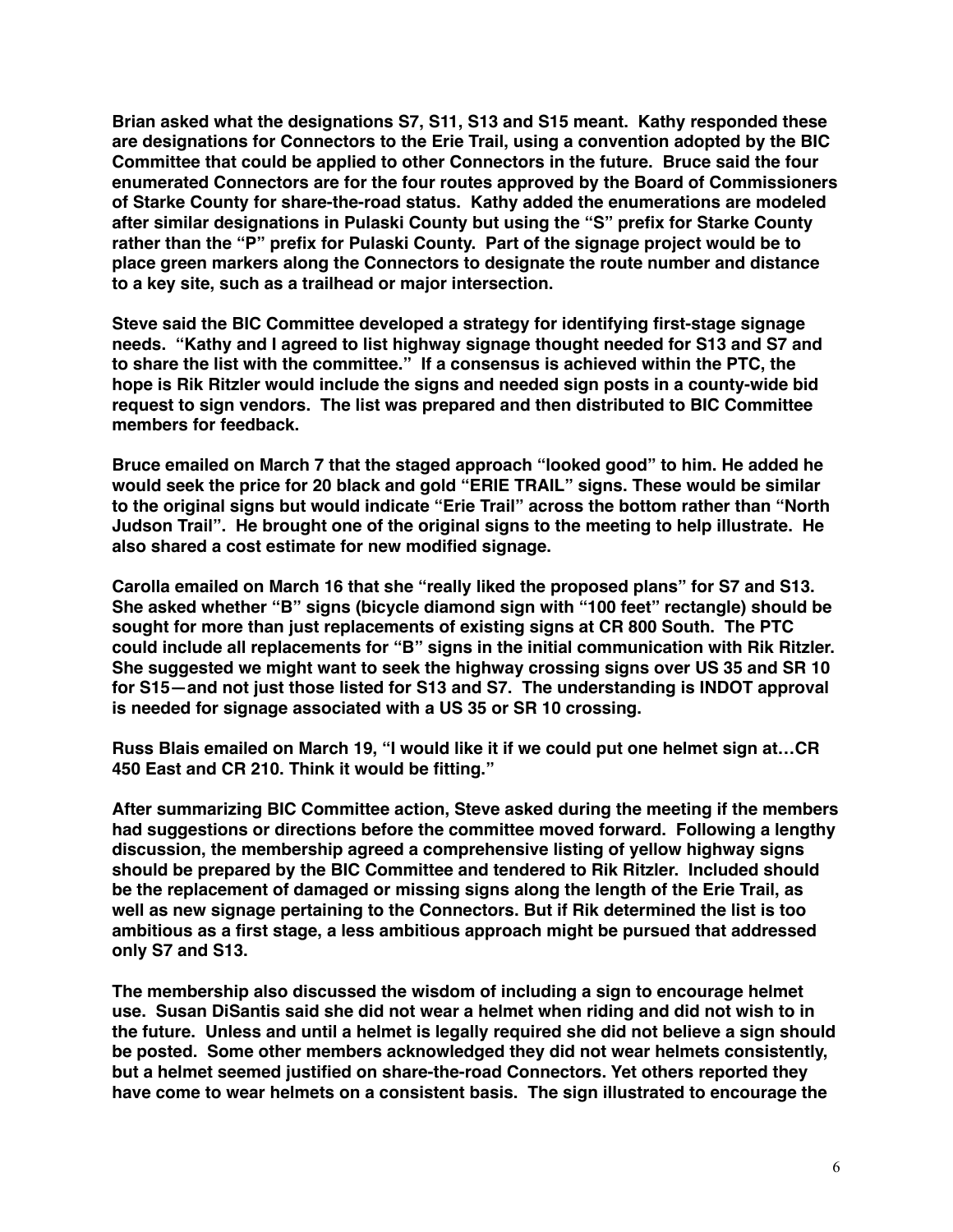**use of helmets depicts a bicycle, but Sharon wondered whether a helmet might also be encouraged for those on horseback. The members did not endorse a helmet-use sign for the submission to Rik Ritzler. The concept was left open for future consideration and possible subsequent action.** 

## **Starke County Park Board Update regarding Possible Lease with HVRM**

**Steve said the Starke County Commissioners and the Starke County Park Board have proposed to the Hoosier Valley Railroad Museum for Starke County to obtain a ten-year lease of the Erie Trail. During the March 13, 2018 County Park Board meeting, Board President Rogers Chaffins said he would deliver the written lease proposal to HVRM Board President Corey Bennett. On Sunday, Roger emailed Steve and informed him Roger gave the lease proposal to Corey on Friday, March 16. Roger indicated Corey told him he would "look at it and take" the proposal to HVRM's membership. In the email Roger wrote that he asked Corey to let the Park Board "know what they thought". Also, if the HVRM "would like any additions or deletions" to the lease proposal to please let the Park Board know. Steve said the PTC is not a party to the lease proposal, and it would receive neither legal rights nor obligations from the proposed lease, but he believes a lease could bring improved stability and security for the Erie Trail.** 

**Kathy reflected the five-year plan Master Plan for the Starke County Park Board included a recommendation that Starke County pursue a lease with HVRM regarding management of the Erie Trail and more generally that Starke County pursue trail expansion. Although there were previous informal discussions, this month's proposal is the first by the county to the HVRM regarding a lease. Sharon said the proposal was "encouraging news".**

**Donna spoke of communications she had with Corey several months ago regarding a possible lease. Bob Albert said he looked at a draft lease, and did not have big problems with it, but he noted an error regarding the applicable railroad mile marker. He said the HVRM was working on its own five-year plan, and he believes there were provisions in the plan that would be welcomed by PTC membership.**

# **Wine Time Club Proposal for Dedication to Karen Wittig**

**Brian said the Wine Time Club at Bass Lake has collected \$350 for a bench to honor Karen Wittig. The club planned to discuss the concept with Greg Wittig for his thoughts, including those as to a preferred location. The club wants to include a dedication on the bench modeled after the dedication at CR 400 and hopes for some minimal landscaping. Steve repeated a prior commitment he and Kathy made to contribute \$100. The second green bench made from recycled lids already acquired by the PTC would be set in a small concrete base similar to what was used for the first bench. Bruce said he had most of the cement needed for a base but might need to purchase a few more bags. Brian said he planned to submit a check or checks from the Wine Time Club to Kathy, as Treasurer, on condition the money would be earmarked for the Karen Wittig dedication.**